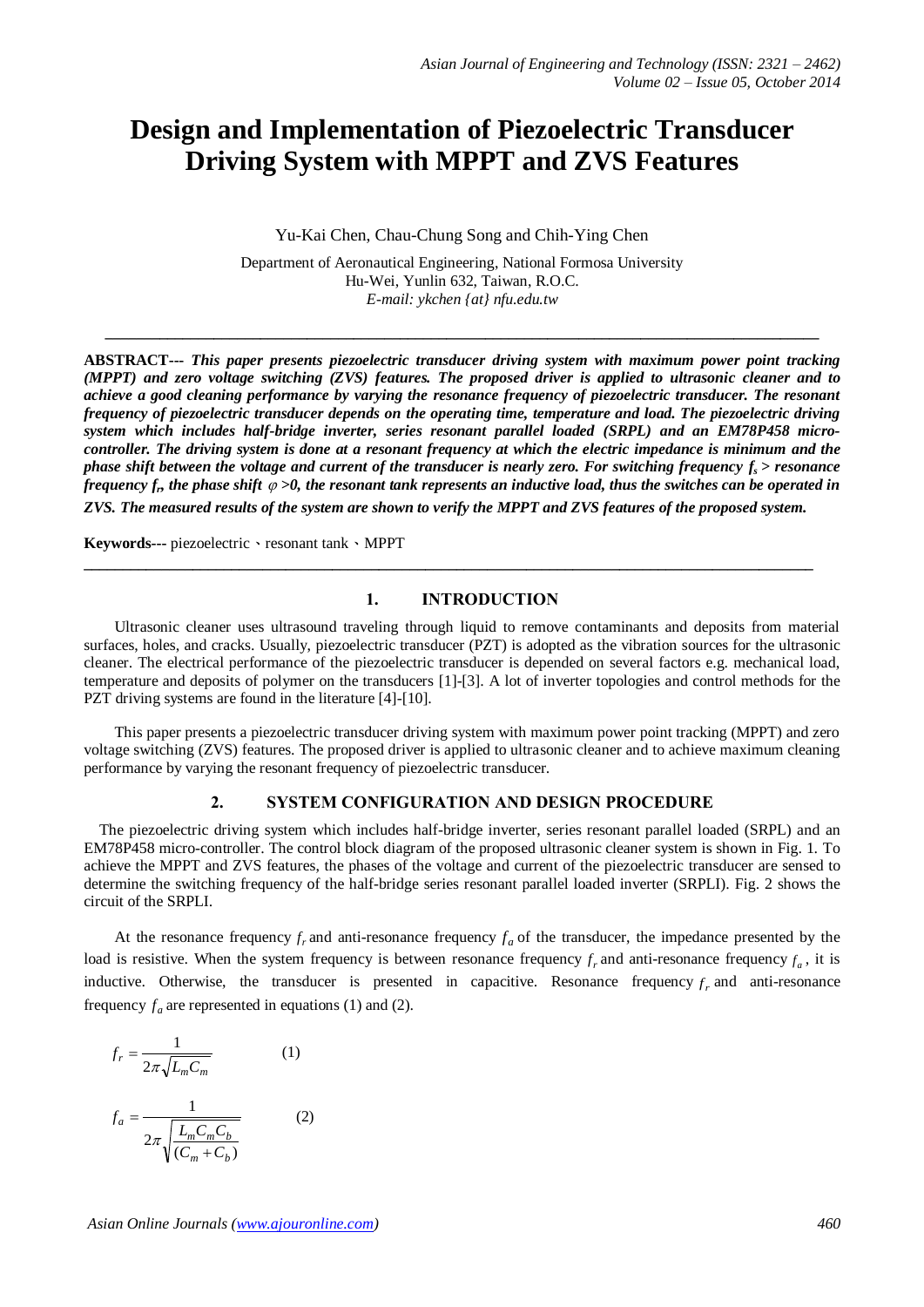*Asian Journal of Engineering and Technology (ISSN: 2321 – 2462) Volume 02 – Issue 05, October 2014*



Fig. 1. The control block diagram of an ultrasonic cleaner system.



Fig. 2. Half-bridge SRPLI driving circuit for an ultrasonic cleaner system.

The driving system is done at a resonant frequency at which the electric impedance is minimum, and the phase shift between the voltage and current of the transducer is nearly zero.

The resonance frequency of piezoelectric transducer depends on its time, temperature and load. The piezoelectric driving system which includes half-bridge inverter, SRPLI and an EM78P458 micro-controller.

The design criterions and procedure of the proposed system are listed as follows:

1. The transducer all operates at resonance frequency for the best clean performance,

2. The SRPLI all operates in inductive load for zero voltage switching (ZVS) feature.

Step 1:

Determine the value of resonance inductor  $L_r$  and capacitor  $C_r$ , using (3)

$$
\frac{|V_{ZP}|}{|V_{in}|} = \frac{\sqrt{2}V_I}{\pi} \times \frac{1}{\sqrt{\left[1 - \left(\frac{\omega_s}{\omega_o}\right)^2\right]^2 + \left(\frac{\omega_s}{\omega_o Q}\right)^2}}
$$

(3)

where :  $\omega_s$  switching frequency,  $\omega_o$  : natural frequency= *LrC<sup>r</sup>*  $\frac{1}{\sigma} = 2\pi f_o,$ 

.

and quality factor  $Q:$ *m m m C L R*

Step 2:

For switching frequency  $f_s$  > resonant frequency  $f_r$ , the phase shift  $\varphi > 0$ , the resonant tank represents an inductive load, thus the switches can be operated in ZVS. Thus, we can determine the switching frequency. The key waveforms of the SRPLI when the system is operated under inductive load which are shown in Fig. 3.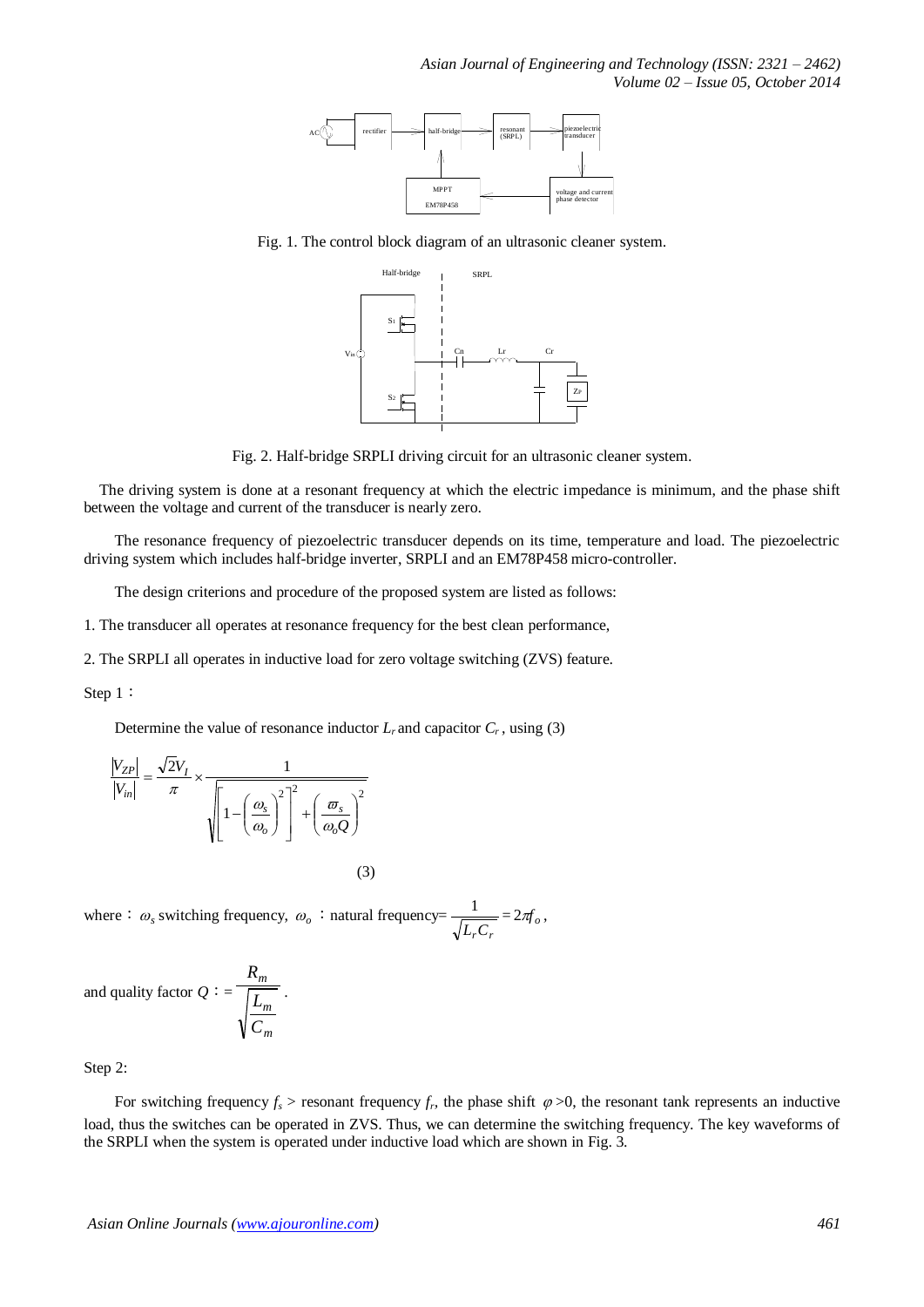*Asian Journal of Engineering and Technology (ISSN: 2321 – 2462) Volume 02 – Issue 05, October 2014*



Fig. 3. The key waveforms of the SRPLI under inductive load

Step 3:

To adjust the switching frequency and let the voltage and current of the transducer is in phase. The maximum power point tracking of the proposed system can be achieved.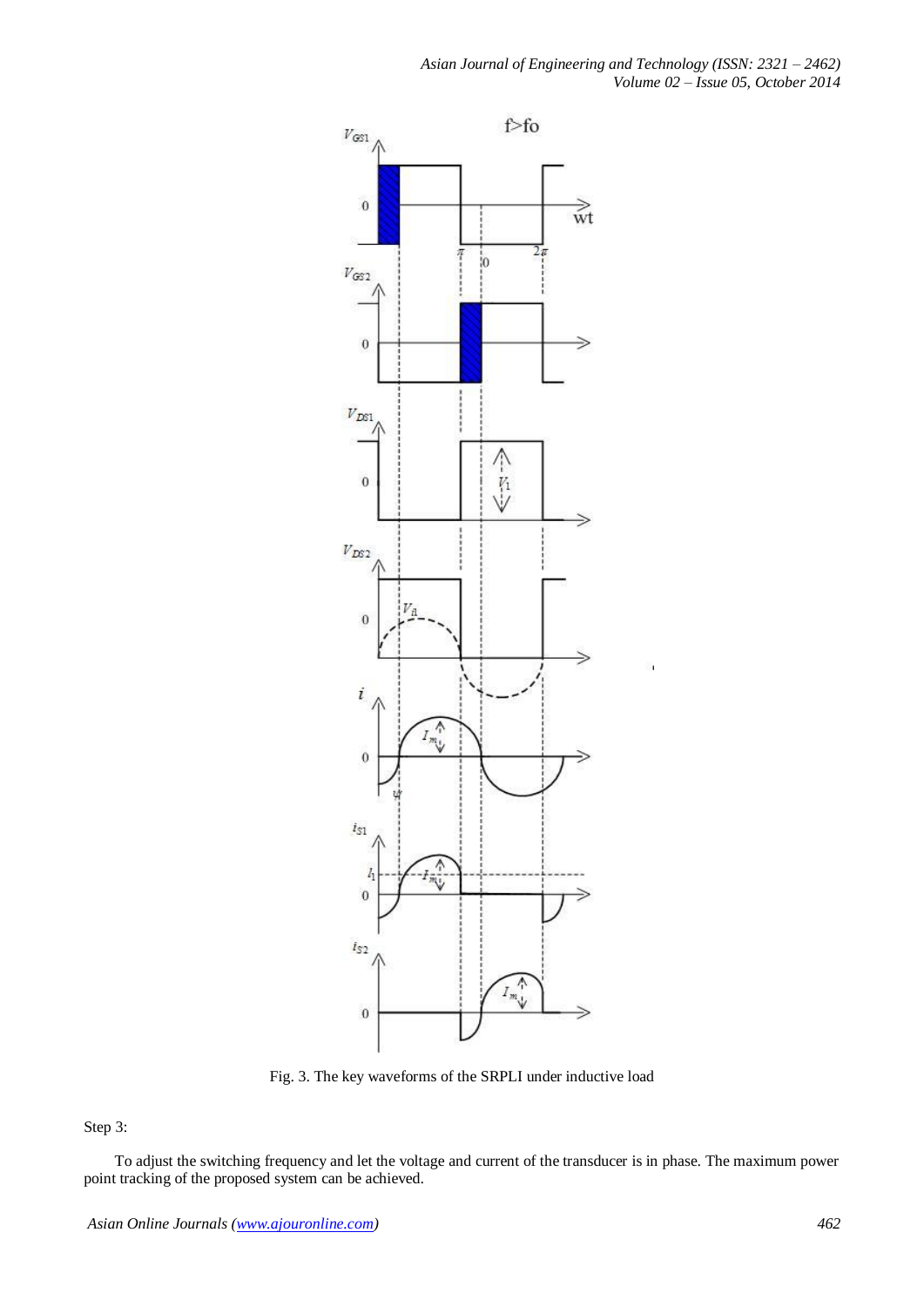#### **3. ILLUSTRATION EXAMPLE AND DISCUSSION**

An ultrasonic cleaner system with phase control is used to illustrate the previous analysis and design. The equivalent circuit of the transducer is shown in Fig. 4, where the characteristic parameters are listed in Table I. The simulation and measured impedance of the transducer is shown in Fig. 5 (a) and (b). From the simulated and measured results, we can see that the



Fig. 4. Equivalent circuit of a piezoelectric transducer



Fig. 5. Impedance of a piezoelectric transducer: (a) simulation and (b) measured.

(b)

The experimental results of the proposed system are shown in Figs. 6-8. Fig. 6(a) shows the measured voltage and current waveforms of the driving system are not in phase without the MPPT control algorithm. With the MPPT control algorithm, we can see that the measured voltage and current waveforms are in phase and shown in Fig. 6(b). Fig. 7 shows the measured voltage  $V_{DS}$  and current  $I_{DS}$  waveforms of the switch of SRPLI, the ZVS feature is achieved. Fig. 8 shows the measured oscillation waveforms of the piezoelectric transducer for an ultrasonic cleaner. The measured results of the system are shown to verify the MPPT and ZVS features of the proposed system.

| parameters | value             |
|------------|-------------------|
| m          | $7.01 \text{ mH}$ |
| $C_m$      | $1.79$ nF         |
| $R_m$      | $1.65\,\Omega$    |
| $C_h$      | $5.27$ nF         |
|            | 1195.9            |
|            | 44.89 kHz         |
|            | 51.66 kHz         |

Table I. Characteristic parameters of a piezoelectric transducer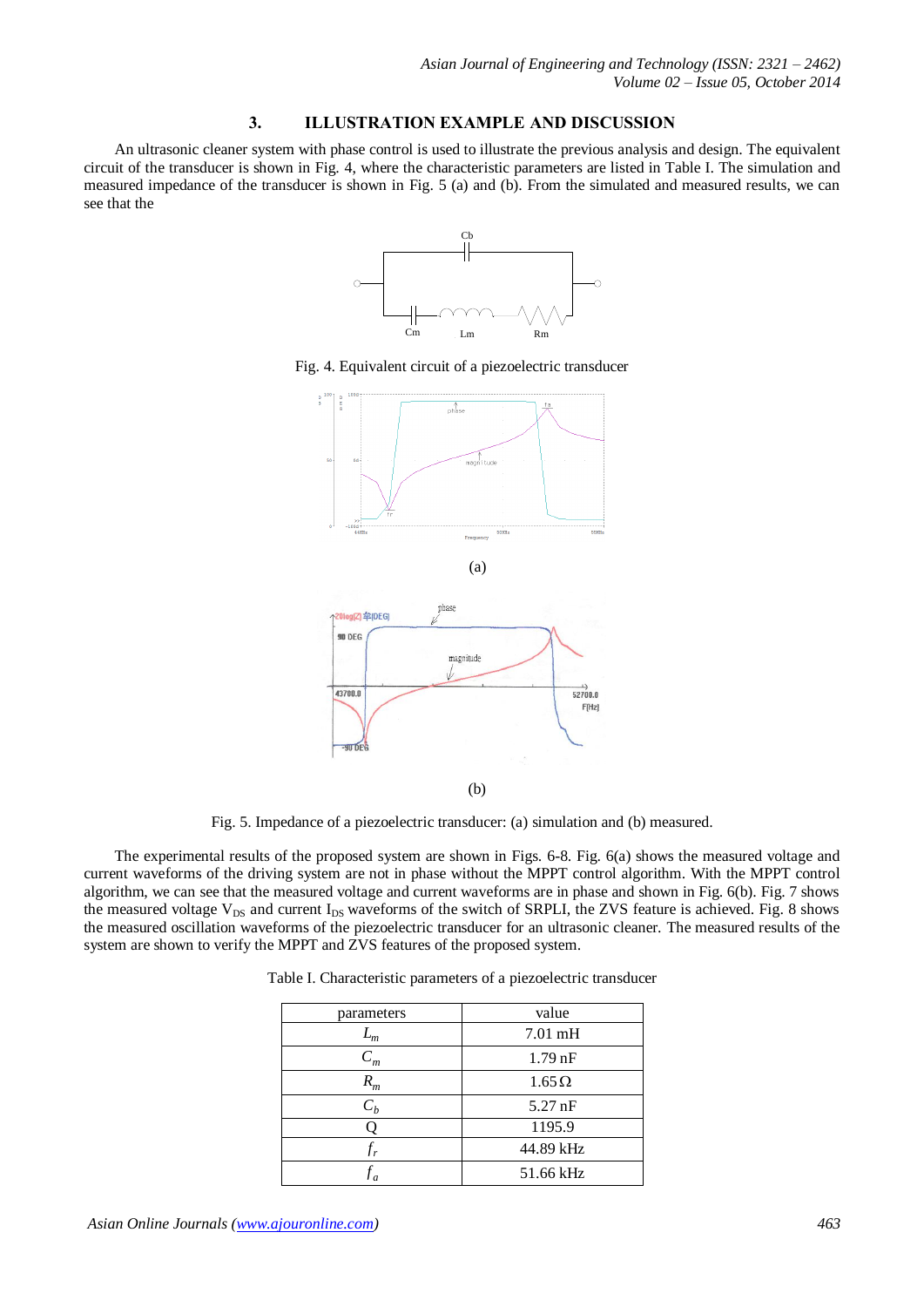

(*VZP*:50V/div、*IZP*:0.5A/div、time:20us/div)

(a)



(*VZP*:50V/div、*IZP*:0.5A/div、time:20us/div)

(b)





Fig. 7. Measured voltage *VDS* and current *IDS* waveforms of the switches